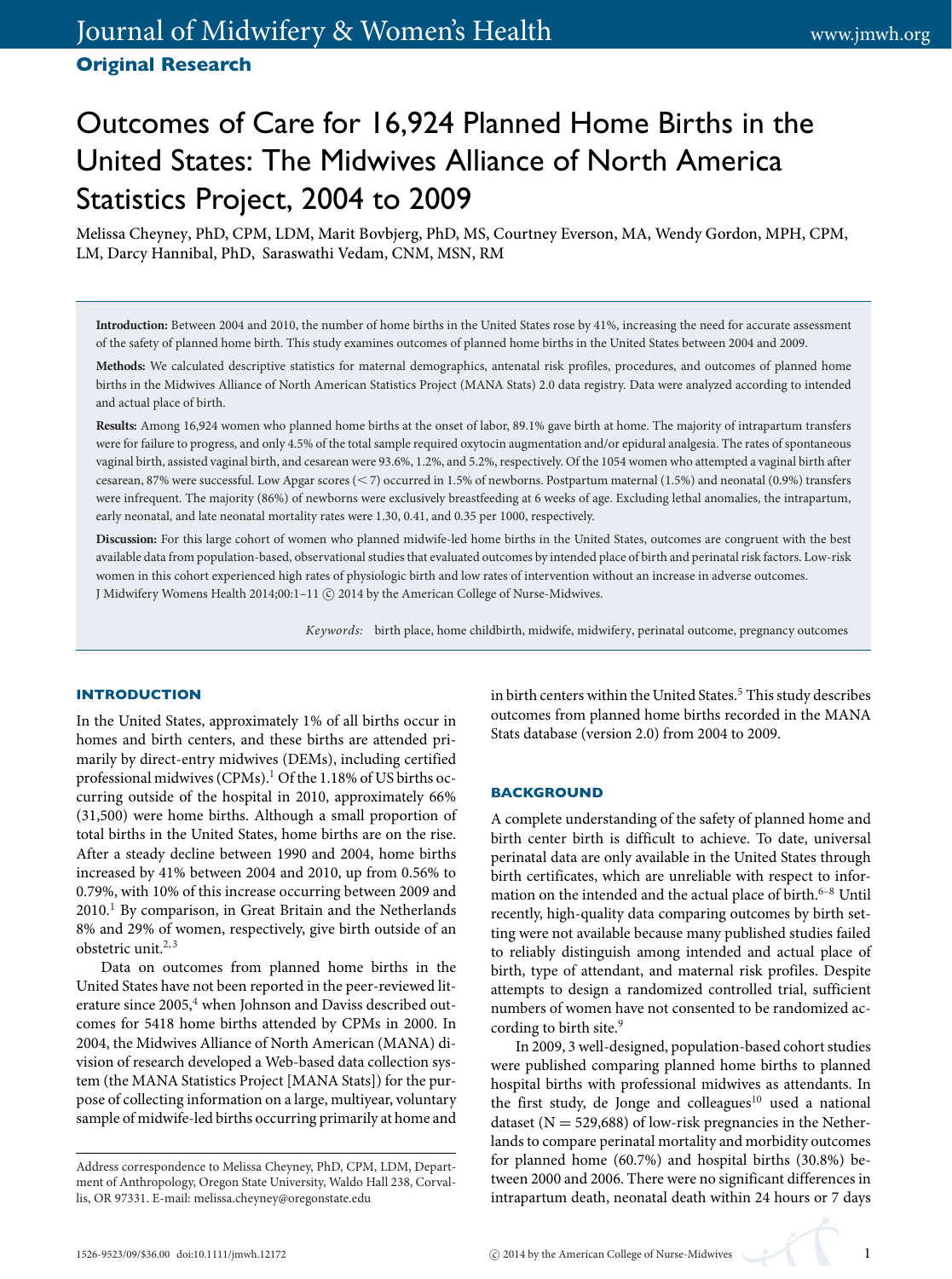# Quick Points

- ✦ This study reports maternal and neonatal outcomes for women planning to give birth at home under midwife-led care, as recorded in the Midwives Alliance of North America Statistics Project dataset (version 2.0, birth years 2004-2009).
- ✦ Among 16,924 women planning a home birth at the onset of labor, 94% had a vaginal birth, and fewer than 5% required oxytocin augmentation or epidural analgesia.
- ✦ Eleven percent of women who went into labor intending to give birth at home transferred to the hospital during labor; failure to progress was the primary reason for intrapartum transfer.
- ✦ Nearly 1100 women attempted a vaginal birth after cesarean (VBAC) in this sample, with a total VBAC success rate of 87%.
- Rates of cesarean, low 5-minute Apgar score  $(< 7$ ), intact perineum, breastfeeding, and intrapartum and early neonatal mortality for this sample are all consistent with reported outcomes from the best available population-based, observational studies of planned home births.

after birth, or rates of neonatal intensive care unit (NICU) admissions.

The second study, a prospective, 5-year (2000-2004) matched cohort study in British Columbia, compared outcomes for low-risk women in a midwife-attended planned home birth group ( $n = 2889$ ), a physician-attended hospital birth group ( $n = 5331$ ), and a midwife-attended planned hospital birth group ( $n = 4752$ ).<sup>11</sup> In this intention-to-treat analysis, women in the planned home birth group had significantly fewer intrapartum interventions, including narcotic or epidural analgesia, augmentation or induction of labor, and assisted vaginal or caesarean birth—as well as significantly fewer adverse outcomes, including postpartum hemorrhage, and third- or fourth-degree lacerations. No significant differences were found between the home birth group and either comparison group with respect to the diagnosis of asphyxia at birth, seizures, need for assisted ventilation beyond the first 24 hours of life, or low 5-minute Apgar scores  $(< 7)$ .

The third study analyzed data from the Ontario Ministry of Health Midwifery Program database to compare outcomes of all women planning home births between 2003 and 2006  $(n = 6692)$  with a matched sample of women planning a hospital birth ( $n = 6692$ ).<sup>[12](#page-10-3)</sup> The primary outcome reported was a composite measure of perinatal and neonatal mortality or serious morbidity that included stillbirth or neonatal death at 0 to 27 days (excluding lethal anomalies), very low Apgar score  $(<$ 4) at 5 minutes, neonatal resuscitation requiring both positive pressure ventilations and cardiac compressions, birth weight less than 2500 g, or admission to a neonatal or pediatric intensive care unit with a length of stay greater than 4 days. No differences were found between groups for perinatal and neonatal composite outcome measures (2.4% vs 2.8%; relative risk [RR] 0.84; 95% confidence interval [CI], 0.68-1.03). All measures of maternal morbidity were lower in the planned home birth group, as were rates for all obstetric interventions including cesarean (5.2% vs 8.1%; RR 0.64; 95% CI, 0.56-0.73).

Subsequently, in 2011 the Birthplace in England Collaborative Group reported findings from a prospective study of 64,538 births among low-risk women in England. $2,13$  $2,13$  Investigators concluded that for healthy women, adverse maternal and newborn outcomes were extremely rare, regardless of birth setting. Planned home birth was associated with significantly fewer interventions, higher maternal satisfaction, and

increased cost-effectiveness compared to birth in a hospital obstetric unit.<sup>13</sup> Most recently, Stapleton and colleagues<sup>14</sup> described outcomes from births attended by certified nursemidwives (CNMs), licensed midwives (LMs), and CPMs that occurred in birth centers in the United States. These data were collected through the Uniform Data Set (UDS), a Web-based tool developed by the American Association of Birth Centers (AABC) for use in member centers. This National Birth Center Study II reported excellent outcomes and reduced interventions as a result of midwifery-led care in birth centers.

Olsen and Clausen,<sup>15</sup> in their 2012 Cochrane systematic review, suggest that while evidence from randomized controlled trials sufficiently powered to assess differences in perinatal mortality by birth site may never be available, the balance of evidence from large well-designed observational studies supports informed choice of birth place in jurisdictions where integrated maternity systems exist. However, some have suggested that these outcomes are not generalizable to the United States because there currently is no integrated maternity care system with clear communication between birth settings and across provider types.<sup>16, [17](#page-10-8)</sup> Rising rates of home and birth center births, in the absence of a unified, national policy on choice and interprofessional collaboration across birth settings, are a major concern.<sup>18</sup> In addition, without established systems for universal maternity care data collection, it is difficult to evaluate the quality and safety of care across birth settings and by multiple provider types. The establishment of reliable and inclusive tools for USbased perinatal data collection has become a priority.

## **METHODS**

#### Data Collection

Data were collected between 2004 and 2009 using the MANA Stats 2.0 Web-based data collection tool, which was developed by the MANA Division of Research in 2004 in accordance with the Agency for Healthcare Research and Quality guidelines.[19](#page-10-10) Participation in the project was voluntary, with an estimated 20% to 30% of active CPMs and a substantially lower proportion of CNMs contributing.<sup>5</sup> Midwife participants obtained written informed consent from all clients at the onset of care, and only data from women who consented were included in the research dataset. More than 95% of women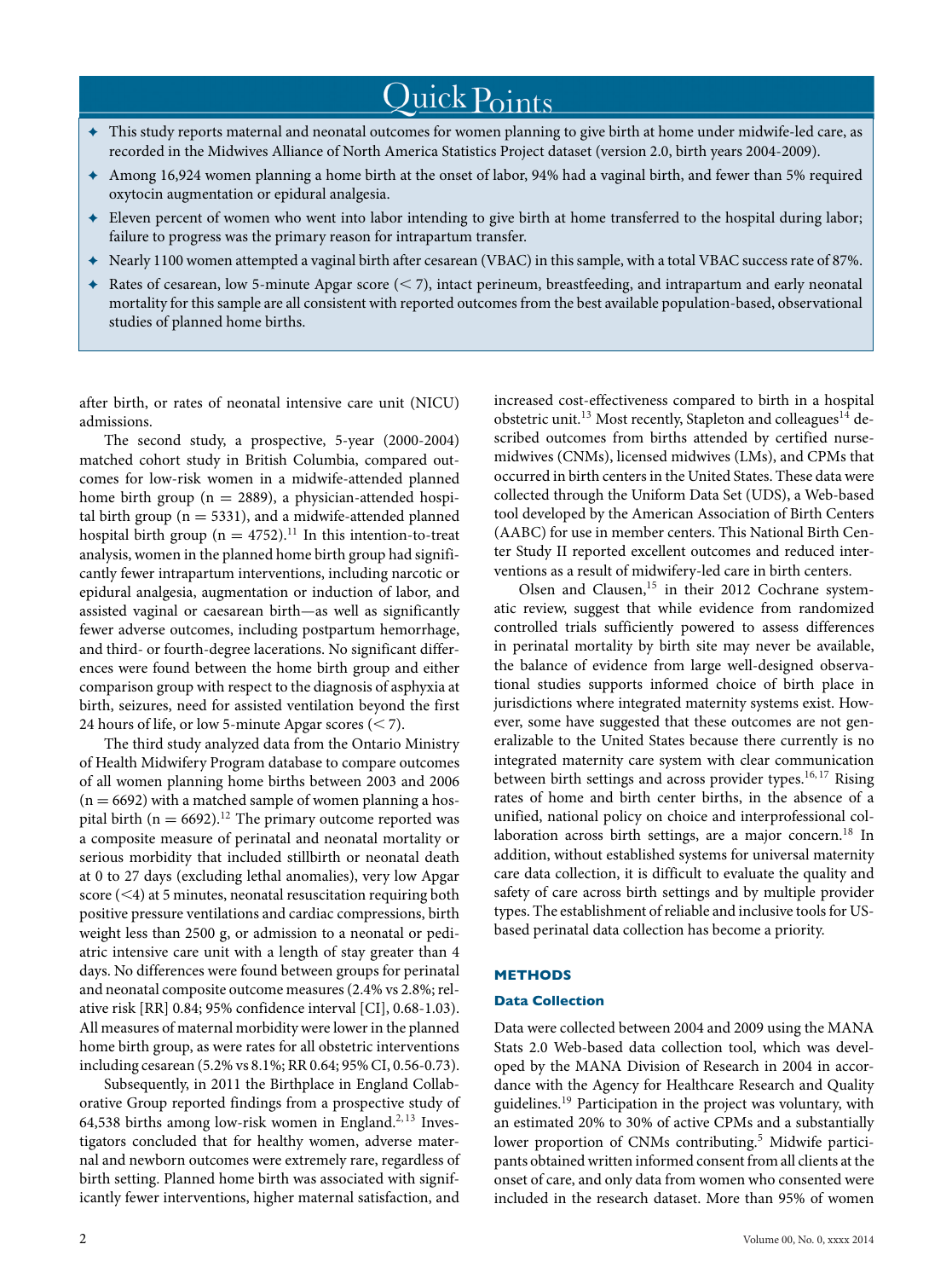consented to be included, $5$  a high rate of participation that has been observed in other studies involving this population.<sup>4,[14](#page-10-5)</sup> All analyses presented here were approved by the institutional review board at Oregon State University.

The MANA Stats 2.0 online form collected data on nearly 200 variables, including demographic characteristics of participating women and families; pregnancy history as well as general health and social histories; antepartum, intrapartum, neonatal, and postpartum events and procedures; and maternal and newborn outcomes. Data were also collected on antepartum, intrapartum, and postpartum maternal and neonatal transfers, as well as on intended and actual place of birth. The data collection design for MANA Stats includes preregistration, or prospective logging, of all clients at the start of care, before outcomes are known. Midwife contributors complete the Web-based form over the course of care through the 6-week postpartum visit, or the final visit if earlier. Data are stored on a secure server with encryption software congruent with privacy and security measures for protected health information, as defined by the United States Department of Health and Human Services.<sup>[20,](#page-10-11) [21](#page-10-12)</sup> Upon enrollment in the project, midwife contributors are provided with detailed instructions on the use of the online data collection tool; and data collection support team members, known as data doulas, provide e-mail and phone support to all contributors.

All courses of care reported here were submitted by midwives using the 2.0 form. These records were subjected to 3 postsubmission review processes, described in detail elsewhere.[5](#page-9-4) All data forms indicating maternal, fetal, or newborn deaths also underwent detailed case review using a mod-ified fetal-infant mortality review approach.<sup>[22,](#page-10-13)[23](#page-10-14)</sup> Analysis of pre- and postreviewed variables during quality testing evidenced near perfect agreement, suggesting that MANA Stats 2.0 data were entered with a high degree of accuracy by midwives.[5](#page-9-4) Thus, any errors in the dataset are likely random rather than systematic. For a detailed analysis of the history, methodology, and validity of the MANA Stats 2.0 data collec-tion tool, see Cheyney et al.<sup>[5](#page-9-4)</sup>

#### Inclusion Criteria

The complete November 2004 through December 2009 MANA Stats 2.0 dataset ( $N = 24,848$ ) includes records from all women receiving at least some prenatal care from contributor midwives. For the purposes of this analysis, we excluded women who transferred care to another provider prior to the onset of labor, women who at the onset of labor had a planned birth location other than home, and women who did not live in the United States. Thus, our final sample for this analysis consisted of all planned home births ( $N = 16,924$ ).

## Data Export and Analysis

All data from the 2.0 dataset were exported from the structured query language-based online data collection system as a comma-separated value (\*.csv) file and then imported into SPSS Statistics $24$  for analysis. Our main analyses, in keeping with the descriptive objective of this study, consisted of calculating basic frequencies, measures of central tendency, measures of variance, and confidence intervals as indicated.

Throughout the analyses, we were careful to limit the denominators to those women and newborns at risk for the outcome. For instance, for all demographic characteristics, obstetric history, and pregnancy complication data, as well as the intrapartum transfers, the denominator is women who went into labor intending to give birth at home. For most perinatal outcomes, the denominator is newborns—removing those no longer at risk. For instance, the denominator for low Apgar score  $(< 7)$  is liveborn newborns. There are 2 exceptions: neonatal transfers and postpartum transfers are reported among the entire sample of neonates/women, as well as among only those who gave birth at home, thus excluding intrapartum transfers. The second method is technically correct. Mother–newborn dyads transferred during the intrapartum period are not at risk of postpartum or neonatal transfer. However, because the reporting of these variables is not consistent in the literature,  $14, 25$  $14, 25$  we report both values to allow for comparison with as many other studies as possible. In addition, in keeping with standards for reporting results from observational studies, $26$  we have included the actual denominators (ie, the theoretical denominator of women, or liveborn newborns, minus participants missing data for that variable) as well as 95% CIs, as relevant.

### RESULTS

#### Contributing Midwives

Data were contributed by 432 different midwives, including CPMs/LMs/LDMs, CNMs/CMs, naturopathic midwives, unlicensed direct-entry midwives, and others (Table [1\)](#page-3-0). The majority of births in the sample were attended by CPMs (79.2%).

#### Demographic Characteristics

The final sample included 16,924 women and 16,984 newborns (Figure [1\)](#page-3-1). Complete demographic characteristics for the sample are reported in Table [2.](#page-4-0) Briefly, most women in this sample were white, college-educated, and married. Of note, greater than 6% of the sample was identified by their midwife as Amish or Mennonite. Although midwives in all states are eligible to contribute data to MANA Stats, the 2.0 home birth cohort comes disproportionately from the Western United States. Almost two-thirds of the women in this sample paid for midwifery care out-of-pocket, either because their insurance did not cover home birth, their midwife did not provide insurance billing, or because they were uninsured.

#### Antenatal Risk Status

Antenatal risk profiles of the women are presented in Table [2.](#page-4-0) Twenty-two percent of the sample was nulliparous, and 9.2% of multiparous women were grand multiparas ( $\geq$  5 previous births after 20 weeks' gestation). Of the parous women, 8.0% had a history of previous cesarean. Most women began their pregnancies with a normal (18.5-25 kg/m<sup>2</sup>) body mass index (BMI).

Very few of the pregnancies in our sample were complicated by maternal comorbidities, including hypertensive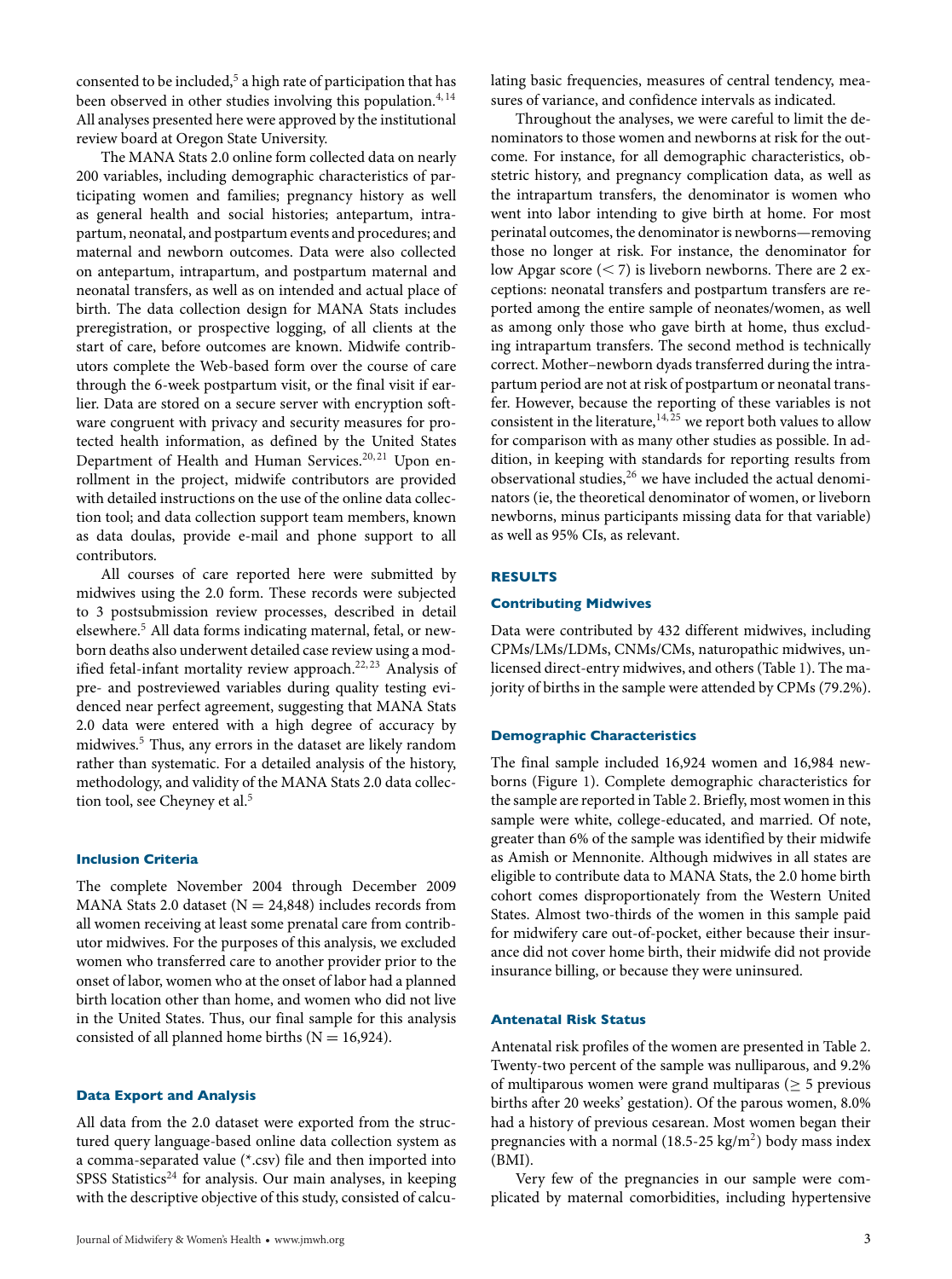### <span id="page-3-0"></span>Table 1. **Midwife Credentials and Number of Births Attended for 16,984 Planned Home Births**

|                               |                      |                               | Median (range) Number of Births    |
|-------------------------------|----------------------|-------------------------------|------------------------------------|
|                               | Number of            | <b>Total Number of Births</b> | Contributed by Individual Midwives |
|                               | <b>Midwives With</b> | Attended by This              | of This Type During the Entire     |
| Category                      | This Credential      | <b>Type of Midwife</b>        | 62-month Study Period              |
| CPM/LM/LDM                    | 320                  | 13,400                        | 239 (4-880)                        |
| CNM/CM                        | 44                   | 1595                          | 457 (108-800)                      |
| Both <sup>a</sup> CPM and CNM | 16                   | 1018                          | $260(7-721)$                       |
| Neither <sup>b</sup>          | 52                   | 971                           | 287 (18-884)                       |

Abbreviations: CM, certified midwife; CNM, certified nurse-midwife; CPM, certified professional midwife; LDM, licensed direct-entry midwife; LM, licensed midwife. aThese 16 practitioners held both a CPM and CNM credential.

<span id="page-3-3"></span><span id="page-3-2"></span>bNeither a^CPM, LM, LDM, CNM, and/or CM. This category includes direct-entry midwives without licensure or certification; "other" providers, which is a heterogeneous<br>category containing students, naturopathic doctors, and



<span id="page-3-1"></span>disorders, gestational diabetes mellitus (GDM), persistent anemia (defined as hematocrit  $\leq 30$  or hemoglobin  $\leq 10$ g/dL), or Rh sensitization. Because the 2.0 version form was not designed to collect data on collaborative care, it is impossible to determine exactly when these complications developed or how many women were co-managed with a physician. Of the 168 women with GDM, preeclampsia, eclampsia, or Rh sensitization, 74 had at least one prenatal visit with an obstetrician, and 47 had at least 3 prenatal visits with an obstetrician (an additional 33 women did not have data on obstetrician visits). In addition, of the 50 women with multiple gestations who had complete data on visits with other providers, 22 saw an obstetrician prenatally at least once, and 13 saw an obstetrician at least 3 times.

#### Mode of Birth

The spontaneous vaginal birth rate for the sample was 93.6%. The rate of vacuum or forceps-assisted vaginal birth was 1.2%. The overall cesarean rate was 5.2%, and most of these were primary cesareans (84.4%). Our sample included 1054 women with a history of cesarean, and these women had a vaginal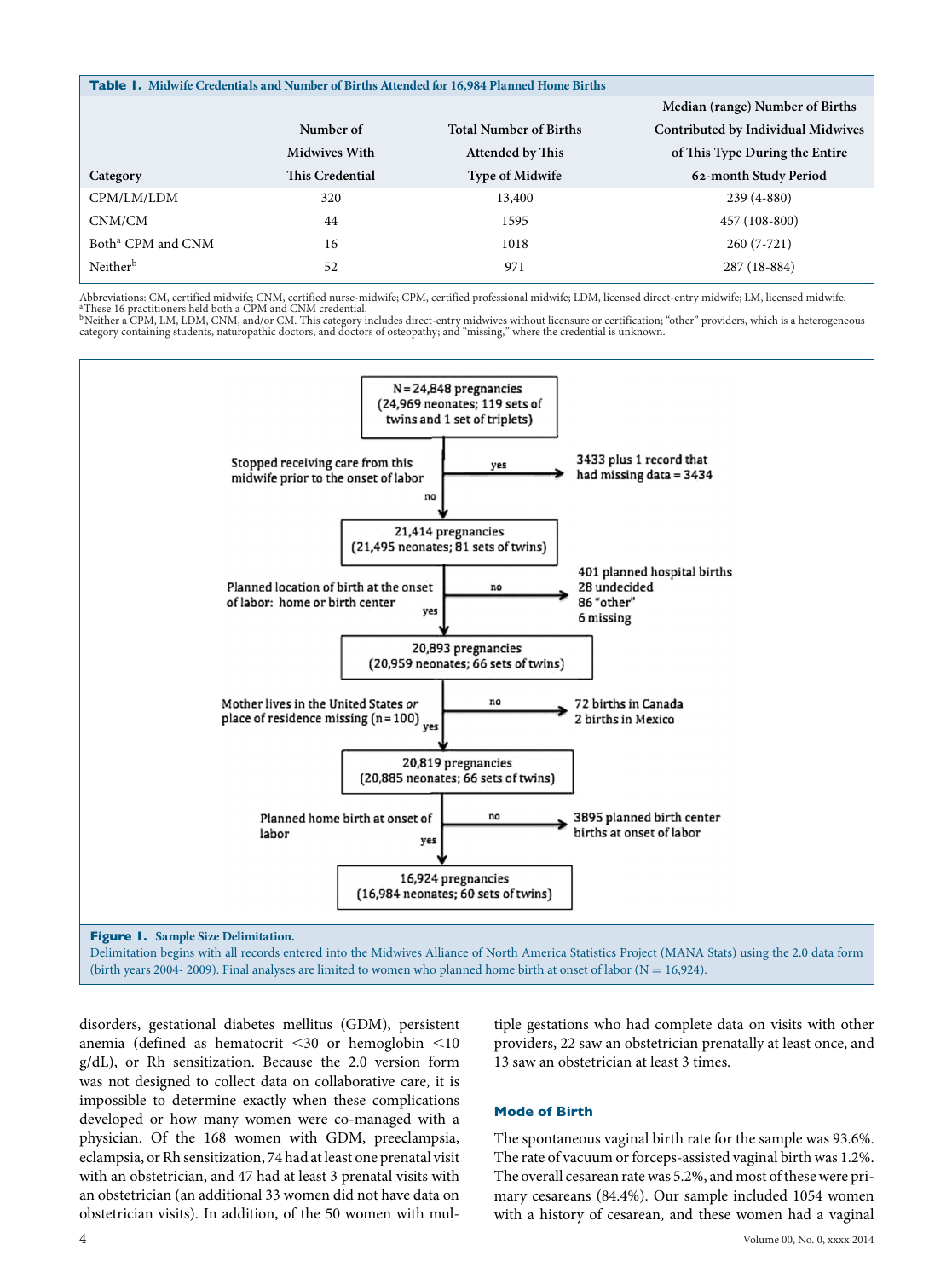<span id="page-4-0"></span>Table 2. **Demographic Characteristics, Obstetric History, and Pregnancy Complications for 16,924 Women in the MANA Stats 2.0 Sample who Planned Home Births**

## **Characteristics**

| Race/Ethnicity, <sup>a,b</sup> n (%)                   |               |
|--------------------------------------------------------|---------------|
| White                                                  | 15,614 (92.3) |
| Black                                                  | 361(2.1)      |
| Latina                                                 | 714 (4.2)     |
| Asian/Pacific Islander                                 | 760 (4.5)     |
| Native American                                        | 163(1.0)      |
| Other                                                  | 145(0.9)      |
| Belongs to Amish, Mennonite, or other Plain            | 1098(6.5)     |
| church, $n$ $(\%)$                                     |               |
| Age at first prenatal visit, mean (SD), y              | 30.3 (5.3)    |
| Education, $n$ $(\%)$                                  |               |
| High school graduate <sup>c</sup>                      | 15,283 (92.4) |
| Completed $\geq$ 4 years of college <sup>d</sup>       | 8300 (58.0)   |
| Marital status, $e$ n (%)                              |               |
| Married                                                | 14,961 (88.4) |
| Unmarried with a partner                               | 1579(9.3)     |
| Single (includes separated, divorced)                  | 331(2.0)      |
| Other                                                  | 51(0.3)       |
| MANA region of residence, $(n \%)$                     |               |
| Region 1: New England (CT, MA, ME, NH,                 | 873 (5.2)     |
| RI, VT)                                                |               |
| Region 2: North Atlantic (DC, DE, NJ, NY,              | 1992 (11.8)   |
| MD, PA)                                                |               |
| Region 3: Southeast (AL, AR, FL, GA, LA, MS,           | 2054 (12.2)   |
| NC, KY, SC, TN, VA, WV)                                |               |
| Region 4: Midwest (IA, IL, IN, KS, MI, MN,             | 2646 (15.6)   |
| MO, ND, NE, OH, SD, WI)                                |               |
| Region 5: West (AZ, CO, ID, MT, NM, NV,                | 3949 (23.4)   |
| OK, TX, UT, WY)                                        |               |
| Region 6: Pacific (AK, CA, HI, OR, WA)                 | 5364 (31.8)   |
| Method of payment, <sup>8</sup> n (%)                  |               |
| Self-pay (does not necessarily mean                    | 10,888 (64.4) |
| uninsured)                                             |               |
| Private insurance                                      | 4092 (24.2)   |
| Government insurance (includes Medicaid,               | 1361(8.0)     |
| CHAMPUS)                                               |               |
| Other                                                  | 576 (3.4)     |
| Parity, n (%)                                          |               |
| Nulliparous                                            | 3773 (22.3)   |
| Multiparous                                            | 13,150 (77.7) |
| Grand multiparous ( $\geq$ 5 pregnancies) <sup>h</sup> | 1150 (9.2)    |
| Trial of labor after cesarean <sup>i</sup>             | 1052(8.0)     |
| Normal BMI prepregnancy, <sup>j</sup> n (%)            | 11,144 (66.9) |
|                                                        | Continued     |

**Transfers** 

#### *Intrapartum Transfers*

Of the 16,924 women who began labor at home, 89.1% completed a home birth for an intrapartum transfer rate of 10.9%. Nulliparous women required transfer during labor 3 times as frequently as multiparous women (Table [4\)](#page-5-1). The most common reason for transfer was failure to progress ( $n = 752$ , 40.7% of intrapartum transfers). Other reported reasons for

| <b>Table 2.</b> Demographic Characteristics, Obstetric History, and |                   |
|---------------------------------------------------------------------|-------------------|
| Pregnancy Complications for 16,924 Women in the MANA Stats 2.0      |                   |
| <b>Sample who Planned Home Births</b>                               |                   |
| Characteristics                                                     |                   |
| Mother's pregravid BMI ( $kg/m2$ ), <sup>k</sup> median             | $22.5(20.6-25.7)$ |
| (IOR)                                                               |                   |
| Complications/comorbid conditions affecting                         |                   |
| this pregnancy, n $(\%)$                                            |                   |
| Chronic hypertension                                                | 59(0.3)           |
| Pregnancy-induced hypertension                                      | 243 (1.4)         |
| Preeclampsia                                                        | 29(0.2)           |
| Eclampsia                                                           | 10(0.1)           |
| Gestational diabetes mellitus                                       | 132(0.8)          |
| Persistent anemia                                                   | 146 (0.9)         |
| Rh sensitization                                                    | 41(0.2)           |
| Multiple gestation, $n$ $(\%)$                                      | 60(0.4)           |
| Breech presentation, <sup>m</sup> n $(\%)$                          | 222(1.3)          |

<span id="page-4-8"></span><span id="page-4-7"></span><span id="page-4-6"></span><span id="page-4-5"></span><span id="page-4-4"></span><span id="page-4-3"></span><span id="page-4-2"></span><span id="page-4-1"></span>Abbreviations: BMI, body mass index; CHAMPUS, Civilian Health and Medical Program of the Uniformed Services; IQR, interquartile range; MANA, Midwives Alliance of North America; SD, standard deviation. <sup>a</sup>Midwife identified, categories are not mutually exclusive. <sup>b</sup>Missing data for 14 women.<br><sup>c</sup>Missing data for 390 women. dMissing data for 970 women. <sup>e</sup>Missing data for 2 women.<br><sup>f</sup>Missing data for 46 women. gMissing data for 7 women. hMissing data for 606 women; percent calculated using multiparous women as the denominator. i Missing data for 6 women. j Missing data for 273 women. kMissing data for 273 women. l Missing data for one woman. mDenominator is 16,984 neonates.

<span id="page-4-13"></span><span id="page-4-12"></span><span id="page-4-11"></span><span id="page-4-10"></span><span id="page-4-9"></span>birth after cesarean (VBAC) success rate of 87.0%. Of the 915 successful VBACs, 94% were completed at home. A total of 222 newborns in a breech presentation were born vaginally (57.2%) or by cesarean (42.8%) (Table [3\)](#page-5-0). Of the 127 breech neonates born vaginally, 92% were born at home.

#### Gestational Age and Birth Weight

Ninety-two percent of newborns were full-term, 2.5% were preterm, and 5.1% were postterm based on the midwife's clinical gestational age assessment following birth. The sample mean (SD) for live birth weight was 3651 g (488 g). The median birth weight was 3629 g (interquartile range, 3317 g-3969 g). Fewer than 1% of newborns were low birth weight  $(<2500$ g), although almost one-quarter were macrosomic ( $>$  4000 g) (Table [3\)](#page-5-0).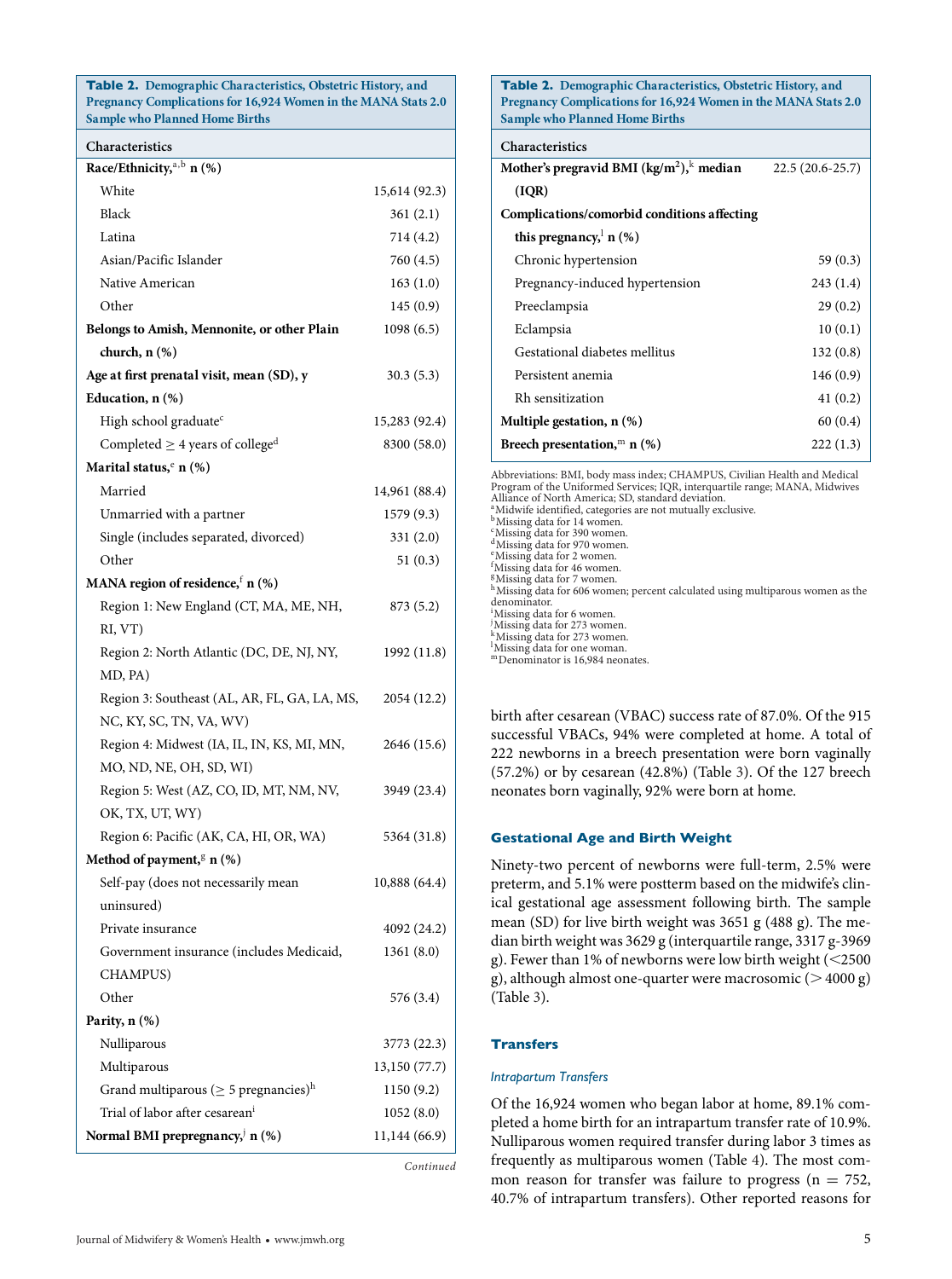<span id="page-5-0"></span>Table 3. **Birth Outcomes for 16,984 Neonates with Planned Home Births in the MANA Stats 2.0 Sample**

| Outcome                                         | $n(\%)$       |
|-------------------------------------------------|---------------|
| Mode of Birth <sup>a</sup>                      |               |
| Spontaneous vaginal                             | 15,876 (93.6) |
| Assisted vaginal (166 vacuum, 35 forceps)       | 201(1.2)      |
| Cesarean                                        | 887 (5.2)     |
| If cesarean, was this birth a primary cesarean? |               |
| Yes                                             | 743 (84.4)    |
| No                                              | 137 (15.6)    |
| If this birth included a TOLAC, did mother have |               |
| a vaginal birth?                                |               |
| Yes                                             | 915 (87.0)    |
| $\rm N_{0}$                                     | 137(13)       |
| <b>Breech presentation</b>                      |               |
| Vaginal birth                                   | 127(57.2)     |
| Cesarean                                        | 95(42.8)      |
| Gestational age of neonate <sup>c</sup>         |               |
| Preterm <sup>d</sup>                            | 423(2.5)      |
| Postterm <sup>e</sup>                           | 862(5.1)      |
| Birth weight <sup>f</sup>                       |               |
| Low birth weight $(<2500 g)$                    | 142(0.8)      |
| Macrosomic $(>4000g)$                           | 3817 (22.6)   |
| 5-minute Apgar score $\langle 7^g \rangle$      | 245(1.5)      |
| Any NICU admissions in the first 6 weeksh       | 479 (2.8)     |

Abbreviations: MANA, Midwives Alliance of North America; NICU, neonatal intensive care unit; TOLAC, trial of labor after cesarean. <sup>a</sup>Missing data for 20 women.

<span id="page-5-2"></span>

<span id="page-5-4"></span><span id="page-5-3"></span>bMissing data for 7 women. cThese data come from 2 questions on the 2.0 data entry form. The exact wording of the questions are: "Any clinical evidence that baby is preterm?" and "Any clinical evidence that baby is postterm?" Further instructions were not given to midwives.<br><sup>d</sup>Missing data for 33 neonates.

<span id="page-5-5"></span>

<span id="page-5-6"></span><sup>e</sup>Missing data for 43 neonates.

<span id="page-5-7"></span>f Missing data for 66 neonates.

<span id="page-5-8"></span><sup>g</sup>Missing data for 401 neonates.

<span id="page-5-9"></span>h Missing data for 130 neonates.

intrapartum transfer included desire for pain relief ( $n = 281$ , 15.2%), fetal distress or meconium ( $n = 185$ , 10.0%), malpresentation ( $n = 118$ , 6.4%), and maternal exhaustion ( $n =$ 98, 5.3%). When entering data, midwives could select more than one reason. Of the 1856 women who transferred to the hospital during labor, more than half gave birth vaginally (Table [4\)](#page-5-1).

#### *Postpartum Maternal Transfers*

Postpartum maternal transfer occurred for 1.5% of women who went into labor intending to give birth at home and occurred for 1.7% of women who gave birth at home. Of the 251 women who were transferred after giving birth at home, 177 (70.5%) were transferred for complications related to hemorrhage and/or retained placenta, and 41 (16.3%) were transferred for a laceration repair. The remaining postpartum transfers were for a variety of reasons including abnormal maternal vital signs, hematoma, unassisted precipitous labor

<span id="page-5-1"></span>Table 4. **Intrapartum, Postpartum Maternal, and Neonatal Transfers with Key Outcomes Following Transfe[ra](#page-5-10)**

| Variable                           | $n (\%)$                | $(95\% \text{ CI})$        |
|------------------------------------|-------------------------|----------------------------|
| Intrapartum transfer <sup>b</sup>  | 1850 (10.9) (10.4-11.4) |                            |
| Primiparous women $(n = 3770)$     |                         | 864 (22.9) (21.6-24.2)     |
| Multiparous women $(n = 13,143)$   | 986 (7.5)               | $(7.0 - 8.0)$              |
| If intrapartum transfer            |                         |                            |
| Epidural analgesia <sup>c</sup>    |                         | $1028(56.1)$ $(53.8-58.4)$ |
| Oxytocin augmentation <sup>d</sup> |                         | 408 (22.0) (20.1-23.9)     |
| Vaginal birth <sup>e</sup>         |                         | 984 (53.2) (50.9-55.5)     |
| 5-minute Apgar score $\leq 7^f$    | 69 (4.5)                | $(3.5 - 5.5)$              |
| NICU admission in the first 6      | 167(9.5)                | $(8.1 - 10.9)$             |
| weeksg                             |                         |                            |
| Postpartum maternal transferh      | 251(1.5)                | $(1.3-1.7)$                |
| Neonatal transfer <sup>1</sup>     | 149(0.9)                | $(0.7-1.1)$                |
| If neonatal transfer               |                         |                            |
| 5-minute Apgar score $\leq 7$      |                         | $66(44.3)$ $(36.3-52.3)$   |
| NICU admission in the first 6      |                         | 109 (75.2) (68.2-82.2)     |
| weeks                              |                         |                            |

<span id="page-5-10"></span>Abbreviations: CI, confidence interval; NICU, neonatal intensive care unit. aDenominators are 16,984 neonates or 16,924 mothers, unless otherwise indicated. Proportions are calculated for postpartum maternal and neonatal transfers using the entire sample (less missing) for the denominator, rather than limiting to mother/newborn dyads still at risk for transfer after birth, in order to be consistent with other literature in this field. bMissing data for 11 women. cMissing data for 18 women. dMissing data for 1 woman.

<span id="page-5-13"></span><span id="page-5-12"></span><span id="page-5-11"></span>

<span id="page-5-14"></span><sup>e</sup>Missing data for 1 woman.<br><sup>f</sup>Missing data for 329 women.

<span id="page-5-16"></span><span id="page-5-15"></span>gMissing data for 93 women.

<span id="page-5-17"></span><sup>h</sup>Missing data for 91 women.<br><sup>i</sup>Missing data for 128 newborns.

<span id="page-5-19"></span><span id="page-5-18"></span>j Missing data for 4 neonates.

when parents called emergency medical services, or mother unable to void.

#### *Neonatal Transfers*

Neonatal transfer occurred for 0.9% (149/16,984) of all newborns whose mothers went into labor intending to give birth at home and occurred for 1.0% (149/15,134) of the newborns born at home. The majority of these 149 newborn transfers were for respiratory distress and/or Apgar scores below 7 (n  $= 116, 77.9\%$ ; an additional 9 newborns (6.0%) were transferred for evaluation of congenital anomalies.

## Maternal Morbidity and Mortality

Of the 16,039 women who gave birth vaginally, 49.2% did so over an intact perineum; 1.4% had an episiotomy; 40.9% sustained a first- or second-degree perineal laceration; and 1.2% had a third- or fourth-degree perineal laceration. Labial lacerations or skin splits that did not require suturing occurred in 12.8% of the women, and 4.8% had more substantial labial lacerations that required suturing. Midwives could indicate more than one type or location of laceration. Of women who gave birth vaginally, 15.5% ( $n = 2426$ ) lost greater than 500 mL of blood following birth, and  $4.8\%$  (n = 318) lost 1000 mL or greater. Of the women who lost greater than 500 mL of blood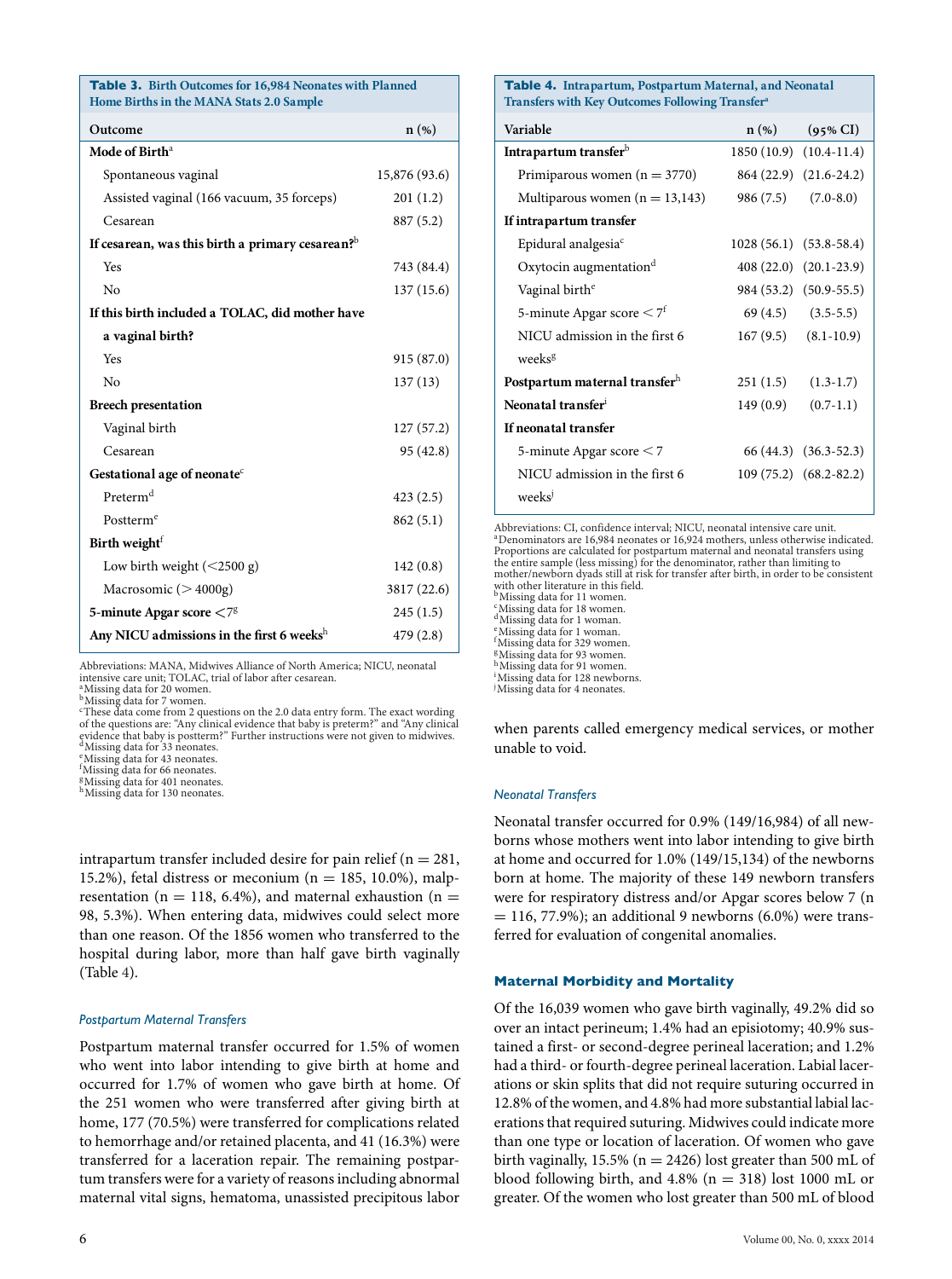after a vaginal birth, 51.4% were given oxytocin ( $n = 797$ ), methergine ( $n = 132$ ), or both ( $n = 317$ ) to control bleeding.

There was one pregnancy-related maternal death in the sample. This multiparous mother had no antenatal or intrapartum risk factors. The newborn was born vaginally at home with Apgar scores of 8 and 9 at 5 and 10 minutes, respectively, and the postpartum course for mother and newborn was normal through the first 3 postpartum days. Death occurred at the mother's home on the third day postpartum in the afternoon, following a morning visit by the midwife during which all vital signs had been normal. A blood clot was found in the mother's heart during autopsy; the death was attributed to the pregnancy by the medical examiner.

#### Fetal and Neonatal Morbidity and Mortality

For all newborns in the sample (including those with congenital anomalies and regardless of actual location of birth), 1.5%  $(n = 245)$  had 5-minute Apgar scores below 7, and 0.6%  $(n = 100)$ 97) had Apgar scores below 4. Of the 1850 newborns born in the hospital following an intrapartum transfer,  $3.7\%$  (n = 69) had a 5-minute Apgar score below 7. During the first 6 weeks postpartum, 479 (2.8%) newborns were admitted to the NICU (Tables [3](#page-5-0) and [4\)](#page-5-1).

The rate of intrapartum fetal death (occurring after the onset of labor, but prior to birth) was 1.30 per 1000. The rate of early neonatal death (death occurring after a live birth, but before 7 completed days of life) was 0.88 per 1000; and the rate of late neonatal death (death occurring at 7 to 27 completed days of life) was 0.41 per 1000. When lethal congenital anomaly-related deaths were excluded ( $n = 0$  intrapartum, n  $= 8$  early neonatal,  $n = 1$  late neonatal), the rates of intrapartum death, early neonatal death, and late neonatal death were 1.30 per 1000 (n = 22), 0.41 per 1000 (n = 7), and 0.35 per 1000 ( $n = 6$ ), respectively (Table [5\)](#page-7-0).

Of the 22 fetuses who died after the onset of labor but prior to birth, 2 were attributed to intrauterine infections, 2 were attributed to placental abruption, 3 were attributed to cord accidents, 2 were attributed to complications from maternal GDM, one was attributed to meconium aspiration, one was attributed secondary to shoulder dystocia, one was attributed to preeclampsia-related complications, and one was attributed to autopsy-confirmed liver rupture and hypoxia. The causes of the remaining 9 intrapartum deaths were unknown. For the 7 newborns who died during the early neonatal period, 2 were secondary to cord accidents during birth (one with shoulder dystocia), and the remaining 5 were attributed to hypoxia or ischemia of unknown origin. Of the 6 newborns that died in the late neonatal period, 2 were secondary to cord accidents during birth, and the causes of the remaining 4 deaths were unknown.

When examining perinatal death rates among higher-risk women, the data suggest that compared to neonates born in vertex presentation, neonates born in breech presentations were at increased risk of intrapartum death (1.09/1000 vertex vs 13.51/1000 breech,  $P < 0.01$ ), early neonatal death  $(0.36/1000 \text{ vertex vs } 4.57/1000 \text{ breed}, P = 0.09)$ , and late neonatal death (0.30/1000 vertex vs 4.59/1000 breech, *P* = 0.08). In this sample, primiparous women were at increased risk of having an intrapartum fetal death compared to multiparous women (2.92/1000 primiparous vs 0.84/1000 multiparous,  $P < 0.01$ ). Newborns born to primiparas were not, however, at increased risk of either early or late neonatal death. The same pattern was seen for multiparous women with a history of cesarean undergoing a trial of labor after cesarean (TOLAC): an increased risk of intrapartum fetal death, when compared to multiparous women with no prior cesarean (2.85/1000 TOLAC vs 0.66/1000 multiparas without a history of cesarean,  $P = 0.05$ ; Table [5\)](#page-7-0), but no increase in neonatal death. There was no evidence of increased risk of death among multiple births. When higher-risk women (those with multiple gestations, breech presentation, TOLAC, GDM, or preeclampsia) were removed from the sample, the intrapartum death rate was 0.85 per 1000 (95% CI, 0.39-1.31).

### **Breastfeeding**

At 6 weeks postpartum, 97.7% ( $n = 16,338$ ) of newborns were at least partially breastfed. Only  $0.4\%$  (n = 70) were never breastfed, and 86.0% ( $n = 14,344$ ) were exclusively breastfed through at least 6 weeks postpartum.

## **DISCUSSION**

In this large national sample of midwife-led, planned home births in the United States, the majority of women and newborns experienced excellent outcomes and very low rates of intervention relative to other national datasets of US women.<sup>27-29</sup> Rates of spontaneous vaginal birth, cesarean, low 5-minute Apgar score  $(< 7)$ , intact perineum, breastfeeding, and intrapartum and early neonatal mortality are all consistent with reported outcomes from the best available population-based observational studies of planned home and birth center births.<sup>[2,](#page-9-1) 10-[12,](#page-10-3) [14,](#page-10-5) [30](#page-10-20)</sup> Rates of successful VBAC are higher than reported elsewhere (87% vs 60-  $80\%)$ ,  $31-33$  $31-33$  with no significant increase in early or overall neonatal mortality. There is some evidence of increased intrapartum fetal death associated with TOLAC; however, the total number of events was too low for reliable analysis. Only 4.5% of the total MANA Stats sample required oxytocin augmentation and/or epidural analgesia, which is notably lower than rates of these interventions reported more broadly in the United States (26% for oxytocin augmentation and 67% for epidural analgesia). $27$  Rates of operative vaginal birth and cesarean are also substantially lower than those reported for hospital-based US samples (1.2% vs 3.5% and 5.2% vs 32.8%, respectively).<sup>[27,](#page-10-18) [29,](#page-10-19) [34](#page-10-23)</sup> Such reduced rates of obstetric procedures and interventions may result in significant cost savings and increased health benefits for low-risk women who give birth outside of the hospital.<sup>13,[35](#page-10-24)</sup> In addition, fewer than 5% of the newborns born in the hospital after an intrapartum transfer had a 5-minute Apgar score below 7, and 2.1% had a score below 4, indicating relatively low morbidity even among the transferred subsample. These findings are consistent with outcomes reported in the National Birth Center Study II.<sup>[14](#page-10-5)</sup>

The reported rate of postpartum hemorrhage (>500 mL for vaginal births) is higher in this sample relative to the rates reported by others (15.4% vs  $1.4\%$ -3.7%).<sup>[36](#page-10-25)-38</sup> However, only 51.4% of women with postpartum hemorrhage received an antihemorrhagic agent. In addition, the frequency of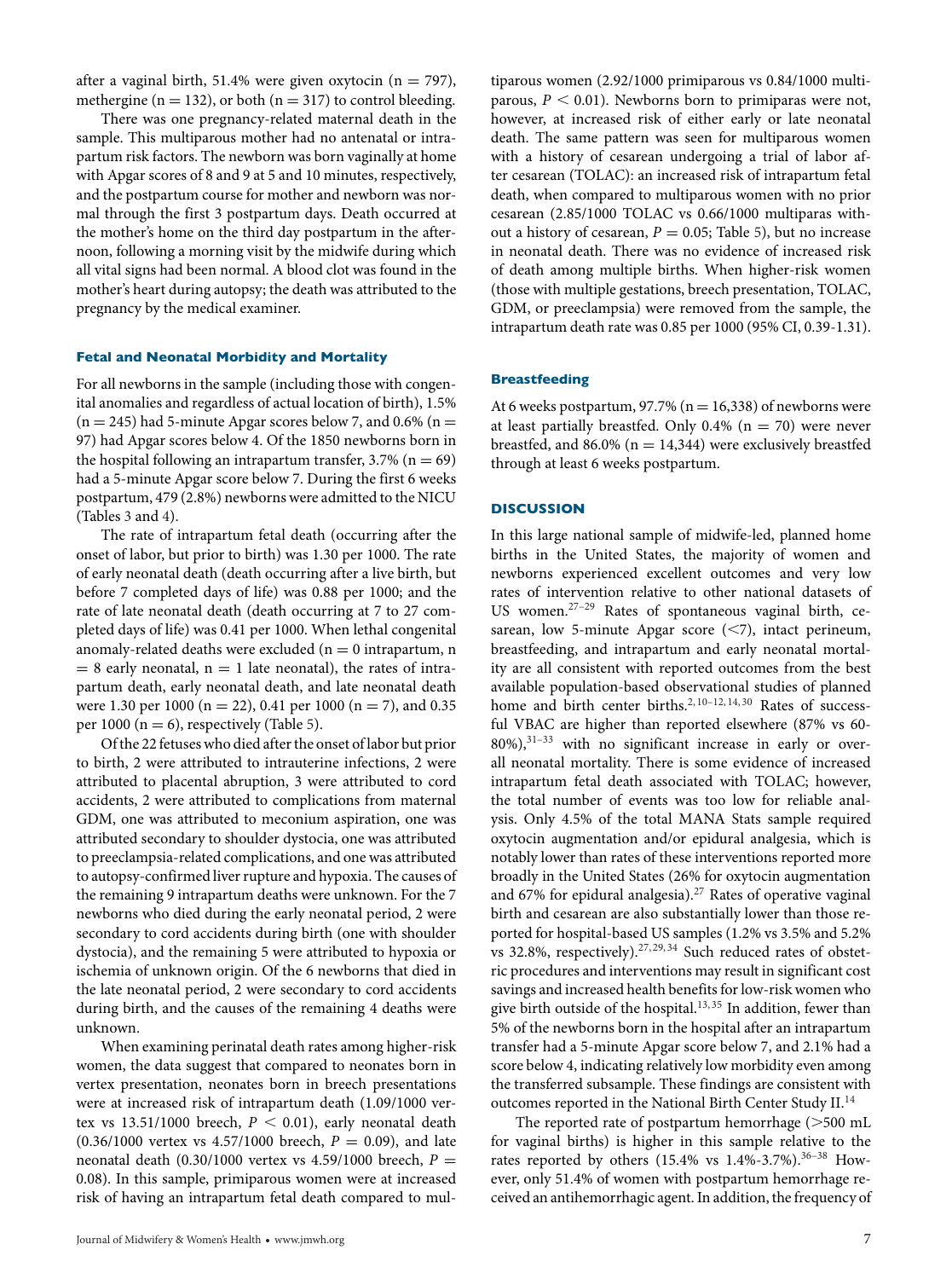|                                         |                 |                                                       | Intrapartum         |                         |                |             | Early Neonatal      |                                                                                                                                                                                                                                                                                                                                                                                  |             |             | Late Neonatal                                                                                                  |                                                                                                                                                                                                                                                                                                                                                                                  |
|-----------------------------------------|-----------------|-------------------------------------------------------|---------------------|-------------------------|----------------|-------------|---------------------|----------------------------------------------------------------------------------------------------------------------------------------------------------------------------------------------------------------------------------------------------------------------------------------------------------------------------------------------------------------------------------|-------------|-------------|----------------------------------------------------------------------------------------------------------------|----------------------------------------------------------------------------------------------------------------------------------------------------------------------------------------------------------------------------------------------------------------------------------------------------------------------------------------------------------------------------------|
|                                         |                 |                                                       | Rate/1000           | P                       |                |             | Rate/1000           | P,                                                                                                                                                                                                                                                                                                                                                                               |             |             | Rate/1000                                                                                                      | P                                                                                                                                                                                                                                                                                                                                                                                |
|                                         | Deaths          | Denominator                                           | (95% CI)            | Valueb                  | Deaths         | Denominator | (95% CI)            | Valueb                                                                                                                                                                                                                                                                                                                                                                           | Deaths      | Denominator | (95% CI)                                                                                                       | Valueb                                                                                                                                                                                                                                                                                                                                                                           |
| Overall                                 | 22              | 16,980                                                | $1.30(0.75 - 1.84)$ |                         | $\overline{C}$ | 16,950      | $0.41(0.11 - 0.72)$ |                                                                                                                                                                                                                                                                                                                                                                                  | $\circ$     | 16,942      | $0.35(0.07 - 0.64)$                                                                                            |                                                                                                                                                                                                                                                                                                                                                                                  |
| Presentation                            |                 |                                                       |                     |                         |                |             |                     |                                                                                                                                                                                                                                                                                                                                                                                  |             |             |                                                                                                                |                                                                                                                                                                                                                                                                                                                                                                                  |
| Vertex                                  | 18              | 16,575                                                | $1.09(0.58 - 1.59)$ | 0.003                   | P              | 16,549      | $0.36(0.07 - 0.65)$ | 0.088                                                                                                                                                                                                                                                                                                                                                                            | 5           | 16,542      | $0.30(0.04 - 0.57)$                                                                                            | 0.076                                                                                                                                                                                                                                                                                                                                                                            |
| <b>Breech</b>                           | 3               | 222                                                   | 13.51 (0-28.70)     |                         |                | 219         | $4.57(0-13.50)$     |                                                                                                                                                                                                                                                                                                                                                                                  |             | 218         | 4.59 (0-13.56)                                                                                                 |                                                                                                                                                                                                                                                                                                                                                                                  |
| Parity                                  |                 |                                                       |                     |                         |                |             |                     |                                                                                                                                                                                                                                                                                                                                                                                  |             |             |                                                                                                                |                                                                                                                                                                                                                                                                                                                                                                                  |
| Multiparous                             | $\Box$          | 13,146                                                | $0.84(0.34 - 1.33)$ | 0.004                   | ৩              | 13,132      | $0.27(0-0.79)$      | 1.0                                                                                                                                                                                                                                                                                                                                                                              | 3           | 13,126      | $0.23(0-0.49)$                                                                                                 | 0.13                                                                                                                                                                                                                                                                                                                                                                             |
| Primiparous                             | $\Box$          | 3773                                                  | 2.92 (1.20-4.64)    |                         |                | 3757        | $0.46(0.09 - 0.82)$ |                                                                                                                                                                                                                                                                                                                                                                                  | ξ           | 3755        | $0.80(0-1.70)$                                                                                                 |                                                                                                                                                                                                                                                                                                                                                                                  |
| Trial of Labor After                    |                 |                                                       |                     |                         |                |             |                     |                                                                                                                                                                                                                                                                                                                                                                                  |             |             |                                                                                                                |                                                                                                                                                                                                                                                                                                                                                                                  |
| Cesarean®                               |                 |                                                       |                     |                         |                |             |                     |                                                                                                                                                                                                                                                                                                                                                                                  |             |             |                                                                                                                |                                                                                                                                                                                                                                                                                                                                                                                  |
| ż                                       | $^{\circ}$      | 12,088                                                | $0.66(0.20 - 1.12)$ | 0.052                   | 5              | 12,077      | $0.41(0.05 - 0.78)$ | 0.39                                                                                                                                                                                                                                                                                                                                                                             | $\mathbf 2$ | 12,072      | $0.17(0-0.40)$                                                                                                 | 0.22                                                                                                                                                                                                                                                                                                                                                                             |
| Yes                                     | $\mathfrak{g}$  | 1052                                                  | $2.85(0-6.07)$      |                         |                | 1049        | $0.95(0 - 2.82)$    |                                                                                                                                                                                                                                                                                                                                                                                  |             | 1048        | $0.95(0-2.82)$                                                                                                 |                                                                                                                                                                                                                                                                                                                                                                                  |
| Multiple Gestation                      |                 |                                                       |                     |                         |                |             |                     |                                                                                                                                                                                                                                                                                                                                                                                  |             |             |                                                                                                                |                                                                                                                                                                                                                                                                                                                                                                                  |
| Singleton                               | $\overline{21}$ | 16,914                                                | $1.24(0.71 - 1.77)$ | 0.14                    | $\overline{ }$ | 16,831      | $0.42(0.11 - 0.72)$ | $\mathbf{r}$                                                                                                                                                                                                                                                                                                                                                                     | ৩           | 16,823      | $0.36(0.07 - 0.64)$                                                                                            | $\,$ $\,$                                                                                                                                                                                                                                                                                                                                                                        |
| Twins                                   |                 | 120                                                   | $8.33(0-24.6)$      |                         | $\circ$        | 119         |                     |                                                                                                                                                                                                                                                                                                                                                                                  | $\circ$     | 119         |                                                                                                                |                                                                                                                                                                                                                                                                                                                                                                                  |
| Gestational                             |                 |                                                       |                     |                         |                |             |                     |                                                                                                                                                                                                                                                                                                                                                                                  |             |             |                                                                                                                |                                                                                                                                                                                                                                                                                                                                                                                  |
| Diabetes Mellitus                       |                 |                                                       |                     |                         |                |             |                     |                                                                                                                                                                                                                                                                                                                                                                                  |             |             |                                                                                                                |                                                                                                                                                                                                                                                                                                                                                                                  |
| $\mathsf{S}^{\mathsf{o}}$               | $\overline{c}$  | 16,787                                                | $1.19(0.67 - 1.71)$ | 0.013                   | $\overline{ }$ | 16,759      | $0.42(0.11 - 0.73)$ | $\mathsf I$                                                                                                                                                                                                                                                                                                                                                                      | ৩           | 16,751      | $0.36(0.07 - 0.64)$                                                                                            | $\sf I$                                                                                                                                                                                                                                                                                                                                                                          |
| Yes                                     | 2               | 132                                                   | 15.15 (0-35.99)     |                         | 0              | 130         | I                   |                                                                                                                                                                                                                                                                                                                                                                                  | 0           | 130         | $\overline{\phantom{a}}$                                                                                       |                                                                                                                                                                                                                                                                                                                                                                                  |
| Preeclampsia                            |                 |                                                       |                     |                         |                |             |                     |                                                                                                                                                                                                                                                                                                                                                                                  |             |             |                                                                                                                |                                                                                                                                                                                                                                                                                                                                                                                  |
| $\mathsf{S}^{\mathsf{o}}$               | 21              | 16,880                                                | $1.24(0.71 - 1.77)$ | 0.037                   | L              | 16,862      | $0.42(0.11 - 0.72)$ | $\begin{array}{c} \rule{0pt}{2.5ex} \rule{0pt}{2.5ex} \rule{0pt}{2.5ex} \rule{0pt}{2.5ex} \rule{0pt}{2.5ex} \rule{0pt}{2.5ex} \rule{0pt}{2.5ex} \rule{0pt}{2.5ex} \rule{0pt}{2.5ex} \rule{0pt}{2.5ex} \rule{0pt}{2.5ex} \rule{0pt}{2.5ex} \rule{0pt}{2.5ex} \rule{0pt}{2.5ex} \rule{0pt}{2.5ex} \rule{0pt}{2.5ex} \rule{0pt}{2.5ex} \rule{0pt}{2.5ex} \rule{0pt}{2.5ex} \rule{0$ | ৩           | 16,854      | $0.36(0.07 - 0.64)$                                                                                            | $\begin{array}{c} \rule{0pt}{2.5ex} \rule{0pt}{2.5ex} \rule{0pt}{2.5ex} \rule{0pt}{2.5ex} \rule{0pt}{2.5ex} \rule{0pt}{2.5ex} \rule{0pt}{2.5ex} \rule{0pt}{2.5ex} \rule{0pt}{2.5ex} \rule{0pt}{2.5ex} \rule{0pt}{2.5ex} \rule{0pt}{2.5ex} \rule{0pt}{2.5ex} \rule{0pt}{2.5ex} \rule{0pt}{2.5ex} \rule{0pt}{2.5ex} \rule{0pt}{2.5ex} \rule{0pt}{2.5ex} \rule{0pt}{2.5ex} \rule{0$ |
| Yes                                     |                 | 29                                                    | 34.48 (0-100.89)    |                         | $\circ$        | $27^e$      |                     |                                                                                                                                                                                                                                                                                                                                                                                  | 0           | 27          | I                                                                                                              |                                                                                                                                                                                                                                                                                                                                                                                  |
| Abbreviations: CI, confidence interval. |                 | asias 9 afterhista mandamakan manangina ang kamulista |                     | معداد ممسمعين باعتنا ال |                |             |                     |                                                                                                                                                                                                                                                                                                                                                                                  |             |             | ailaila Thaas ann an banan laban achann an deireachanacha an eile ainmheal nais a bhaidh. Tha midirima af nana |                                                                                                                                                                                                                                                                                                                                                                                  |

Abbreviations: CI, confidence interval.<br>"There are 4 singleton pregnancies, 3 of which were breech presentations, for which all birth outcomes data are unavailable. These women began labor at home and then transferred to t <sup>n</sup>There are 4 singleton pregnancies, 3 of which were breech presentations, for which all birth outcomes data are unavailable. These women began labor at home and then transferred to the hospital prior to birth. The midwiv contacted, and in each case the midwife did not accompany the mother, nor did the mother return to the midwife for postpartum care.<br>Fisher's exact test.

<span id="page-7-5"></span><span id="page-7-4"></span><span id="page-7-3"></span><span id="page-7-2"></span><span id="page-7-1"></span>

<span id="page-7-0"></span>

CAmong parous women only.<br><sup>dD</sup>ashes indicate value cannot be calculated because there were no events in this subgroup. eOne newborn of a mother with preeclampsia died during the early neonatal period of a lethal congenital anomaly and was therefore excluded from all calculations for the neonatal period.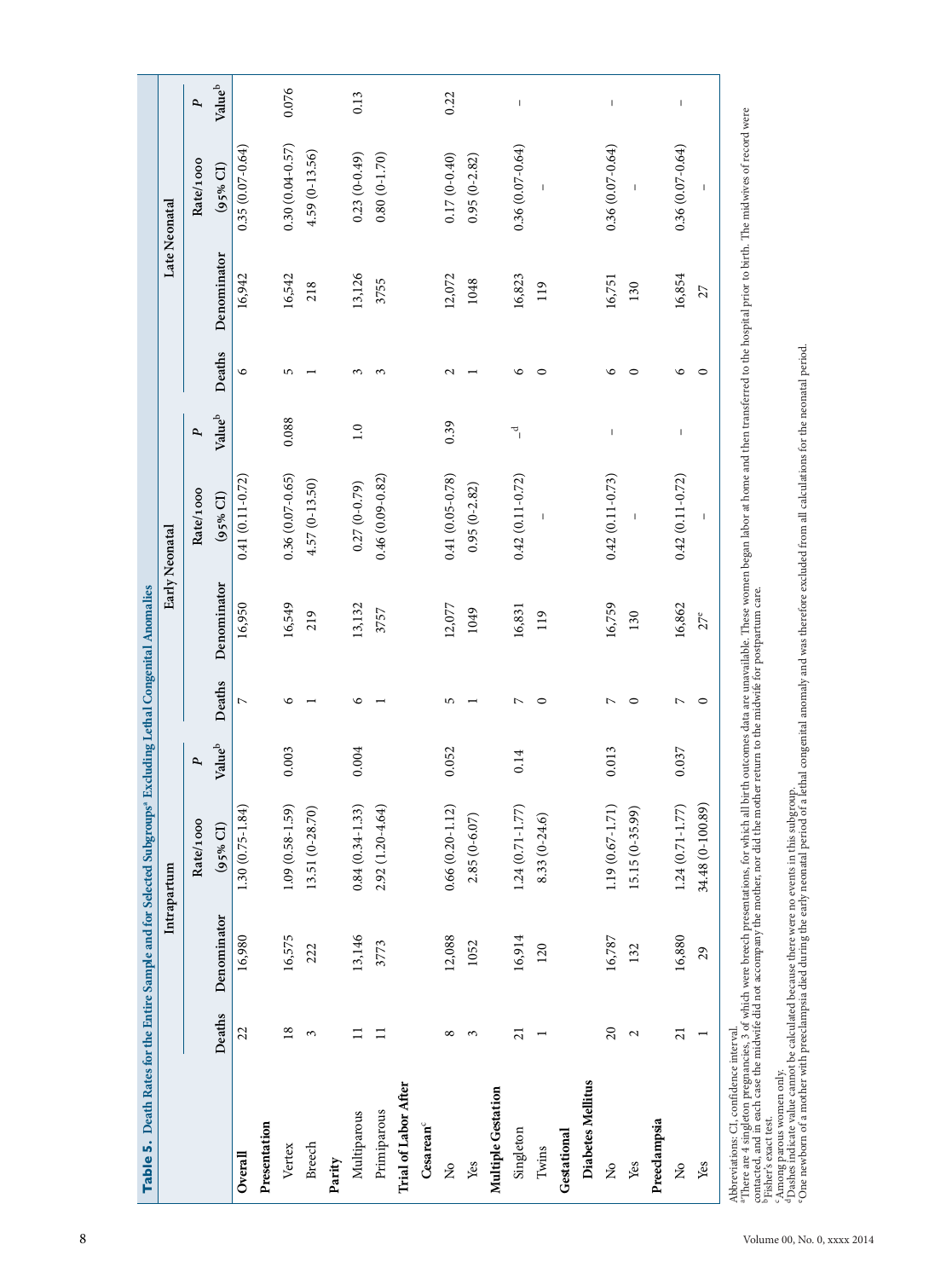postpartum maternal transfer for excessive bleeding was low overall, suggesting that midwife contributors to MANA Stats did not deem all cases of blood loss greater than 500 mL to require pharmacologic intervention or transfer. We interpret these findings in 2 ways. First, we suspect that the MANA Stats rates for postpartum hemorrhage may be unreliable because they are dependent on visual estimation of blood loss, which has been shown to be highly inaccurate across provider types and birth setting.<sup>[39,](#page-10-27) [40](#page-10-28)</sup> Second, because active management of third stage is less frequent in this sample, and because so few of the women in MANA Stats had intravenous oxytocin administered at the time of birth, our findings call into question, as have other studies,  $36, 41-43$  $36, 41-43$  $36, 41-43$  whether 500 mL is an appropriate benchmark for the diagnosis of postpartum hemorrhage in a physiologic birth population.

It is difficult to compare birth-related mortality statistics across studies; there are so few death outcomes that statistical power is quite low. This is not unexpected: The intrapartum, maternal, and neonatal death rates in high-resource countries are remarkably low overall. The lack of power is further compounded in studies of planned home and birth center births because cohorts from these birth locations are commonly comprised of relatively low-risk women, thus fewer deaths are expected. Furthermore, when examining the home and birth center birth literature to date, there is little consistency in the way that mortality data are defined and reported, and few authors provide confidence intervals or sufficient raw data to allow for comparison. Nonetheless, it is useful to compare death rates associated with planned home and birth center births, as reported across a variety of geographic settings (although confidence intervals around the rates are large) because any potential differences observed can serve to generate hypotheses for future work.

The intrapartum fetal death rate among women planning a home birth in our sample was 1.3 per 1000 (95% CI, 0.75-1.84). This observed rate and CI are statistically congru-ent with rates reported by Johnson and Daviss<sup>[4](#page-9-3)</sup> and Kennare et al $30$  but are higher than the intrapartum death rates re-ported by de Jonge et al,<sup>[10](#page-10-1)</sup> Hutton et al,<sup>12</sup> and Stapleton et al.<sup>14</sup> While the absolute risk $44$  is still quite low, the relatively elevated intrapartum mortality rate in our sample may be partially a function of the higher risk profile of the MANA Stats sample relative to de Jonge et al,<sup>10</sup> Hutton et al,<sup>12</sup> and Stapleton et al<sup>14</sup> whose samples contain primarily low-risk, singleton, vertex births. When women who are at higher risk for adverse outcomes (ie, women with multiple gestations, breech presentation, TOLAC, GDM, or preeclampsia) are removed from our sample, the intrapartum death rate (0.85 per 1000; 95% CI, 0.39-1.31) is statistically congruent with rates reported by Hutton et al<sup>[12](#page-10-3)</sup> and Stapleton et al,<sup>14</sup> although still higher than that reported by de Jonge et al. $10$ It is also possible that the unique health care system found in the United States—and particularly the lack of integration across birth settings, combined with elevated rates of obstetric intervention—contributes to intrapartum mortality due to delays in timely transfer related to fear of reprisal and/or because some women with higher-risk pregnancies still choose home birth because there are fewer options that support normal physiologic birth available in their local hospitals.<sup>[18,](#page-10-9) [30,](#page-10-20) 45-[48](#page-10-33)</sup>

The early neonatal death rate in our home birth sample was 0.41 per 1000, which is statistically congruent with rates reported by de Jonge et al<sup>[10](#page-10-1)</sup> and the Birthplace in England Collaborative Group.<sup>[2](#page-9-1)</sup> Our combined early and late neonatal death rates, or total neonatal death rate, of 0.77 per 1000 is statistically congruent with the rate reported by Hutton et al. $12$ Other studies of planned home or planned birth center birth either define neonatal mortality differently or do not define it at all, making comparisons difficult. In addition, some of the intrapartum fetal deaths, as well as some additional neonatal deaths, reported in MANA Stats may have been congenital anomaly-related. There were several incidences when the midwife or receiving physician suspected congenital defect based on visual assessment, but an autopsy or other testing was declined and no official cause of death was assigned. The number of unknown causes of death in our sample is also at least partially attributable to parents declining autopsies<sup>49</sup>; of the 35 intrapartum and neonatal deaths not attributed to congenital anomaly, only 6 received an autopsy.

Collectively, our findings are consistent with the body of literature that shows that for healthy, low-risk women, a planned home birth attended by a midwife can result in positive outcomes and benefits for both mother and newborn. However, the safety of home birth for higher-risk pregnancies, particularly with regard to breech presentation (5 fetal/neonatal deaths in 222 breech presentations), TOLAC (5 out of 1052), multiple gestation (one out of 120), and maternal pregnancy-induced comorbidities (GDM: 2 out of 131; preeclampsia: one out of 28) requires closer examination because the small number of events in any one subgroup limited the effective sample size to the point that multivariable analyses to explore these associations further were not possible. It is unclear whether the increased mortality associated with higher-risk women who plan home births is causally linked to birth setting or is simply consistent with the expected increase in rates of adverse outcomes associated with these complications.

#### Limitations

The main limitation of this study is that the sample is not population-based. There is currently no mandatory, reliable data collection system designed to capture and describe outcomes for all planned home births in the United States. We are also unable, for a number of reasons detailed elsewhere, $5$  to quantify precisely what proportion of practicing midwives of various credentials contributed data to MANA Stats between 2004 and 2009. In addition, the data entered into the MANA Stats system come from medical records. Because medical records are kept primarily for patient care purposes with secondary uses for billing, research, and legal documentation, researchers using data derived from medical records must be cognizant of these limitations.<sup>[50](#page-10-35)-53</sup> However, we expect that the outcomes reported here were likely to be recorded in the medical record with a reasonably high degree of accuracy because of their importance to clinical care. Furthermore, our pre-/postdata review analysis indicated that data were initially entered with a high degree of accuracy.<sup>5</sup> Finally, we cannot confirm with 100% certainty that participating midwives entered data from all of their clients. However, because the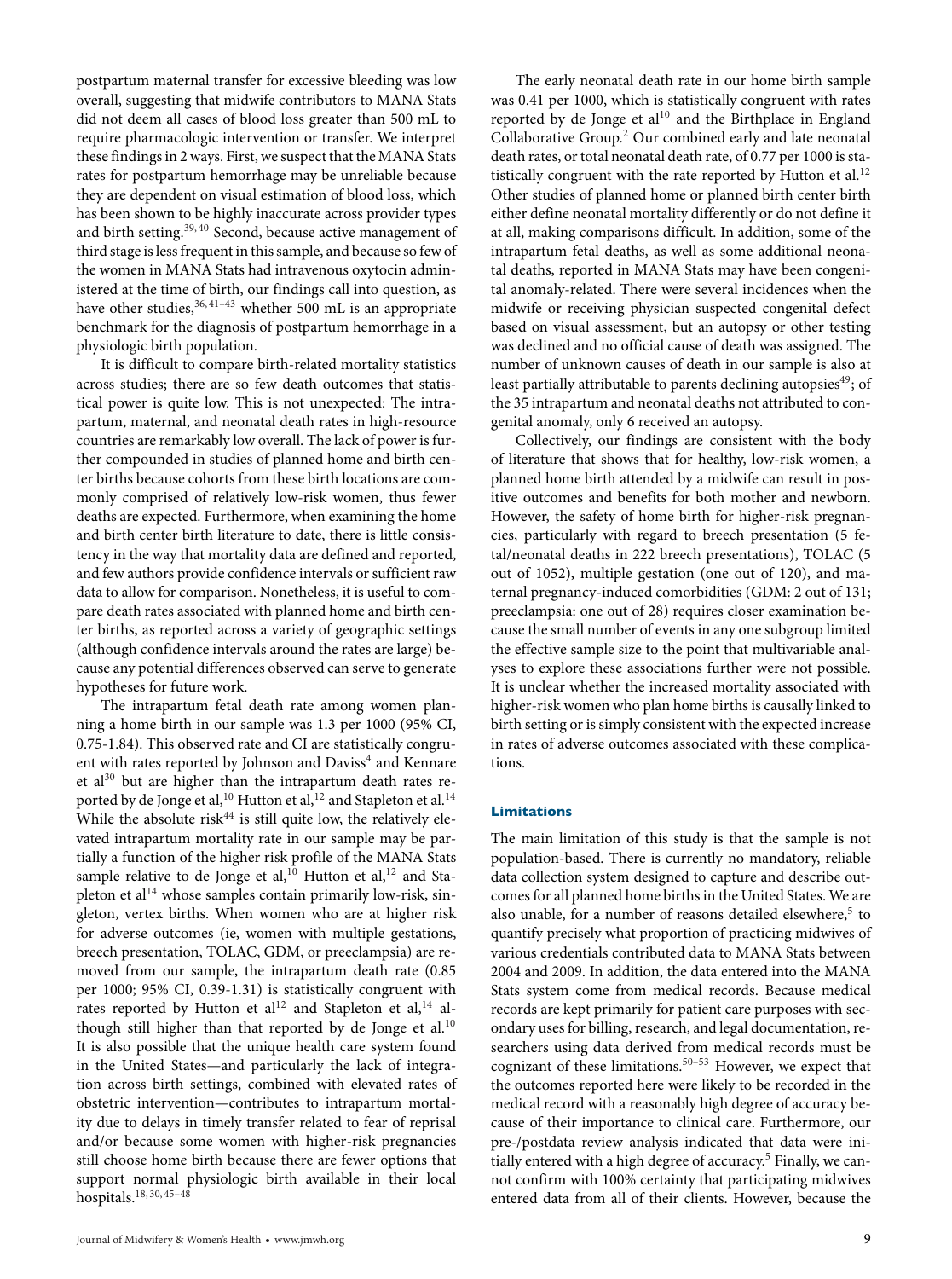MANA Stats system requires that clients be logged early in prenatal care, any such exclusions would have occurred prior to the outcome of the birth being known.<sup>5</sup>

## **CONCLUSION**

Descriptive data from the first 6 years (2004-2009) of the MANA Statistics Project demonstrate that for this large, national cohort of women who planned home births under the care of a midwife, perinatal outcomes are congruent with the best available data from population-based observational studies that have evaluated outcomes by intended place of birth and by pregnancy risk profiles. Low-risk women in this sample experienced high rates of normal physiologic birth and very low rates of operative birth and interventions, with no concomitant increase in adverse events. Conclusions are less clear for higher-risk women. Given the low absolute number of events and the lack of a matched comparison group, we were unable to discern whether poorer outcomes among higher-risk women were associated with place of birth or related to risks inherent to their conditions.

Prospective cohort studies with matched comparison groups that utilize the large datasets collected by MANA Stats and AABC's UDS have the potential to address critical gaps in our understanding of birth settings and providers in the United States. We recommend that future research focus on 3 critical questions: 1) What place of birth is most likely to lead to optimal maternal and newborn health, given specific risk profiles and regionally available birth options? 2) What are the characteristics of midwife-led care that contribute to safe physiologic birth? and 3) Regardless of where a woman chooses to give birth, how can clinicians most effectively collaborate across birth settings and provider types to achieve the best possible outcomes for women and newborns?

## AUTHORS

Melissa Cheyney, PhD, CPM, LDM, is an Associate Professor of medical anthropology and reproductive biology in the Department of Anthropology at Oregon State University in Corvallis, Oregon. She is also a certified professional midwife, licensed in the State of Oregon, and the Chair of the Division of Research for the Midwives Alliance of North America (MANA).

Marit Bovbjerg, PhD, MS, is a Research Associate (postdoctoral) in the College of Public Health and Human Sciences at Oregon State University in Corvallis, Oregon. She is also the Director of Data Quality for the MANA Division of Research.

Courtney Everson, MA, is a Doctoral Candidate in medical anthropology in the Department of Anthropology at Oregon State University in Corvallis, Oregon. She is also the Director of Research Education for the MANA Division of Research and faculty at the Midwives College of Utah.

Wendy Gordon, MPH, CPM, LM, is a midwife and Assistant Professor in the Department of Midwifery at Bastyr University in Seattle, Washington. She is also a board member and Director of Equity Initiatives for the Association of Midwifery Educators.

Darcy Hannibal, PhD, is a primatologist conducting research on welfare improvement for the Behavioral Management Program at the California National Primate Research Center at the University of California (UC) Davis. She is also Laboratory Manager for the McCowan Animal Behavior Laboratory for Welfare and Conservation in the Department of Population Health and Reproduction at UC Davis.

Saraswathi Vedam, CNM, RM, MSN, FACNM, SciD(hc), is an Associate Professor in the Faculty of Medicine at the University of British Columbia. She serves as Senior Advisor to the MANA Division of Research and practices as a registered midwife in Vancouver, British Columbia.

## CONFLICT OF INTEREST

The authors have no conflicts of interest to disclose.

## ACKNOWLEDGMENTS

We would like to thank Bruce Ackerman for his countless hours of volunteer work as Director of Data Collection; Ellen Harris-Braun for her tireless attention to detail as Director of Database Development; and Trinlie Wood, Contributor Enrollment and Consent Manager, for her seemingly endless dedication to the MANA Statistics Project. We would also like to acknowledge Peggy Garland for early leadership on the MANA Division of Research and Geradine Simkins for her longstanding support of this project. Their vision has helped bring the project to where it is today. The MANA Statistics Project has been generously funded by the Foundation for the Advancement of Midwifery, the Transforming Birth Fund, and the MANA Board of Directors.We are also grateful for the midwives and families who have contributed their time and data to the project over the last 9 years and to those who have contributed as dedicated volunteers.

#### <span id="page-9-0"></span>**REFERENCES**

- 1.MacDorman M, Declercq E, Mathews TJ. Recent trends in out-ofhospital births in the United States. *J Midwifery Womens Health*. 2013;58(5):494-501.
- <span id="page-9-1"></span>2.Birthplace in England Collaborative Group, Brocklehurst P, Hardy P, Hollowell J, et al. Perinatal and maternal outcomes by planned place of birth for healthy women with low risk pregnancies: The Birthplace in England national prospective cohort study. *BMJ*. 2011;343:d7400.
- <span id="page-9-2"></span>3.Hendrix MJ, Evers SM, Basten MC, Nijhuis JG, Severens JL. Cost analysis of the Dutch obstetric system: Low-risk nulliparous women preferring home or short-stay hospital birth–a prospective non-randomised controlled study. *BMC Health Serv Res*. 2009;9:211.
- <span id="page-9-3"></span>4.Johnson KC, Daviss BA. Outcomes of planned home births with certified professional midwives: Large prospective study in North America. *BMJ*. 2005;330(7505):1416-1422.
- <span id="page-9-4"></span>5.Cheyney M, Bovbjerg M, Everson C, Gordon W, Hannibal D, Vedam S. Development of a National Data Registry for Midwife-led Planned Home and Birth Center Births: The MANA Statistics Project. *J Midwifery Womens Health*. 2013;59(1):xxx-xxx.
- <span id="page-9-5"></span>6.Declercq E, Macdorman MF, Menacker F, Stotland N. Characteristics of planned and unplanned home births in 19 States. *Obstet Gynecol*. 2010;116(1):93-99.
- 7.MacDorman MF, Mathews TJ, Declercq E. Home births in the United States, 1990–2009. *NCHS Data Brief*. 2012;84:1-8.
- <span id="page-9-6"></span>8.Northam S, Knapp TR. The reliability and validity of birth certificates. *JOGNN NAACOG*. 2006;35(1):3-12.